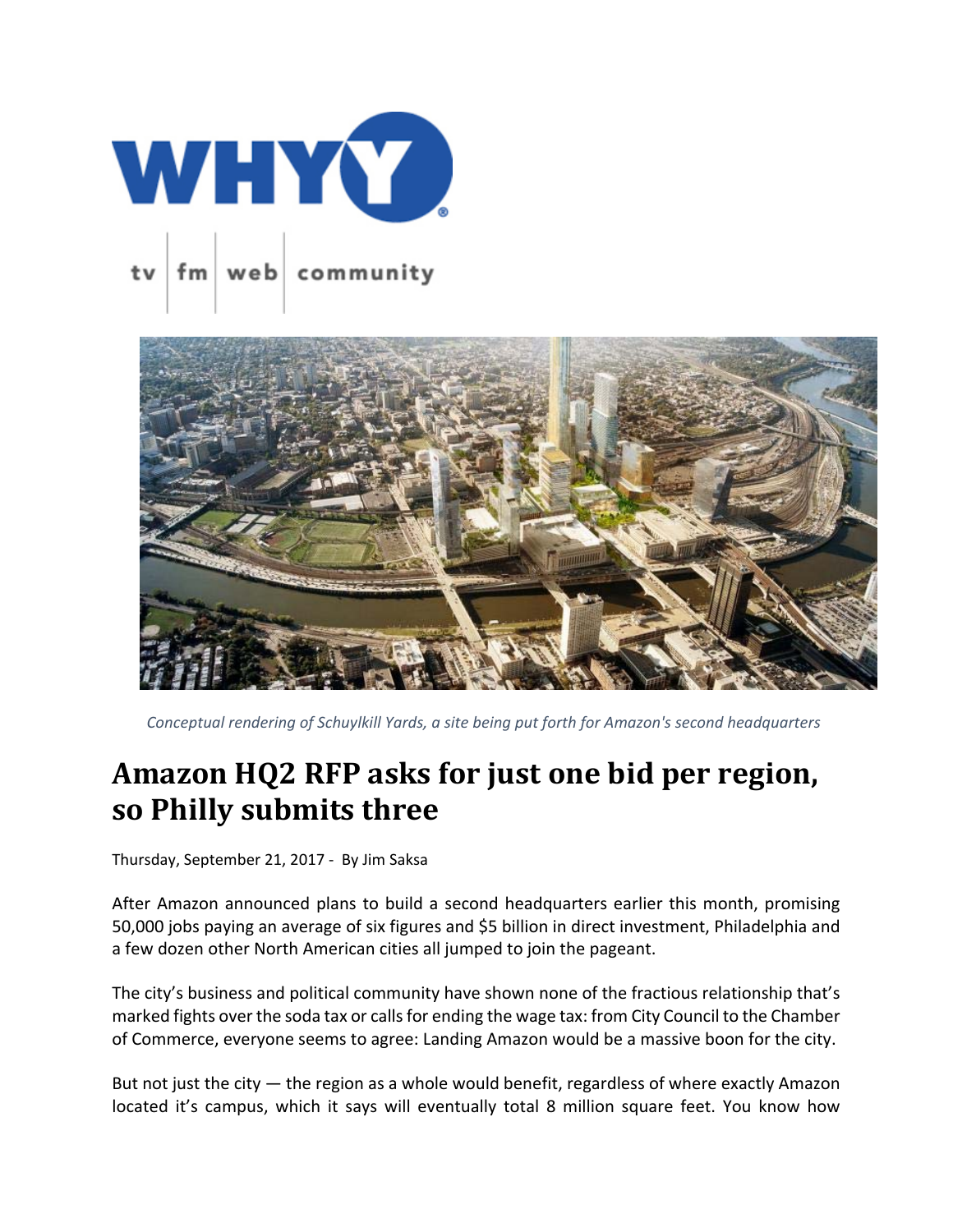Comcast built Philadelphia's tallest building and is about to open another, taller, tower? Imagine if they did that four more times and built another Cira Center, too. That's what Amazon is proposing.

All of that would mean jobs for regional contractors, vendors, and other firms. The 50,000 Amazonians would buy homes across the region.

"A win for Camden County is a win for Philadelphia. A win for Philadelphia is a win for Wilmington and vice versa," said John Boyd, a Princeton, NJ based corporate site selection consultant who's spent the last 40 years helping companies find the ideal location for their office.

That's one reason why it would make sense for the region to submit a collective bid, said Boyd.

"All things being equal, you want to see regionalism," said Boyd. "A successful common denominator among regions attracting industry are regions that work together."

More often than not, the only place municipal boundaries really matter are on maps. Unless there's some kind of legal reason stopping them, most workers live where they want, regardless of borders. "Labor markets don't really end and begin at municipal lines," said Boyd.

There's another reason why the region, better known to Census geeks as the Philadelphia‐ Camden‐Wilmington metropolitan statistical area, might want to submit a single, combined bid.

Amazon told them to.

The front page of the retail giant's request for proposals reads: "We encourage states, provinces and metro areas to coordinate with relevant jurisdictions to submit one (1) RFP for your MSA."

The Philadelphia‐Camden‐Wilmington MSA is submitting at least three, one from each city.

Philadelphia Mayor Jim Kenney said he tried to work things out with his peers, but to no avail.

"It's hard. I had a preliminary discussion with one mover and shaker, so to speak. We're trying to figure it out."

Kenney said he expected Philadelphia to make it past an initial round of cuts for Amazon's bid. After then, he hopes the region can come together. "In the first round, it's hard to articulate the partnership, if there is one," he said.

Regional cooperation can be hard, especially in a tri‐state area like the Delaware Valley, where appealing intermunicipal fights to the governor or state legislature isn't an option. It's a prisoner's dilemma: Elected officials from different cities have different constituencies, creating differing political incentives, which leads to competition instead of cooperation.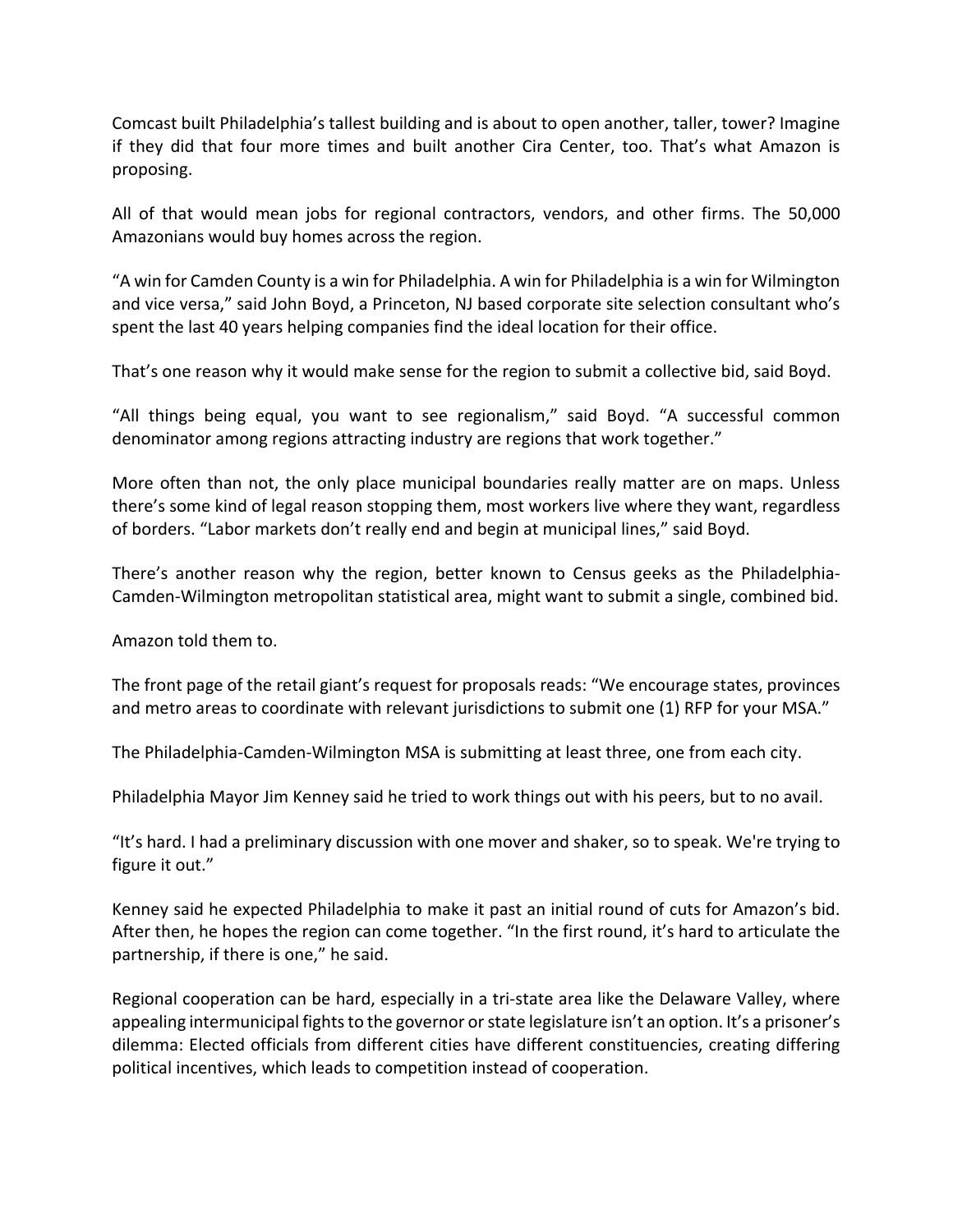Philadelphia is throwing a ton of resources at the Amazon bid, despite the belief among some commenters that Amazon has already picked a city and is using the RFP process to simply solicit larger subsidies from their predetermined top pick.

"I think there's probably about a dozen to twenty [city employees working] right now full time. We're partnered with PIDC, their staff, commerce dept is fully involved," said Kenney.\* The Commerce Department is leading the city's bid effort. A Commerce Department spokesperson later added that Select Greater Philadelphia, Visit Philly, PHLCVB, and Campus Philly were also all working on the proposal.

Camden County's freeholders voted to submit a bid on Tuesday. In a press release, the freeholders touted all of the regional benefits it shares with Philadelphia — talented work force, good transportation network, access to Philadelphia International Airport — while emphasizing the number of large tax breaks New Jersey has given to companies relocating to Camden.

Delaware Gov. John Carney said soon after Amazon's announcement that the First State would submit a bid on behalf of New Castle County and Wilmington.

Will the Delaware Valley's inability to work together on a single bid doom the region's shot at landing Amazon? Probably not.

"Amazon can walk and chew gum at the same time," said Boyd. "Amazon will first be sold on a labor market, the talent pool, proximity to a major airport, the transit issues we talked about, and then they'll select, do we want urban or suburban?"

So, Amazon won't disqualify the region for failing to follow instructions. That's not how multibillion dollar investments get made.

But the intraregional competition won't help. That worries business leaders like Tracey Welson‐ Rossman, Chief Marketing Officer for Chariot Solutions, a co-founder of Philadelphia Startup Leaders, and founder of TechGurlz.

Welson-Rossman hasn't just watched as Philadelphia's tech scene has grown from its infancy two decades prior. She's been one of its mothers, nurturing and guiding its growth. To Welson‐ Rossman, the strength of Philadelphia's tech scene comes from its collaborative spirit, and an ability to work together. Noting how many major Philadelphia tech employers are actually located just outside city limits, Welson‐Rossman emphasized the importance for everyone to come together to entice Amazon.

"We need big thinking in our region, this is a big project," she said. "This allows us to push and think bigger and let ourselves think that we deserve this, as a region."

Welson-Rossman emphasized repeatedly the importance of working collectively, as a region, rather than letting jurisdictional spats undermine the bid. So when she heard that Philly, Camden